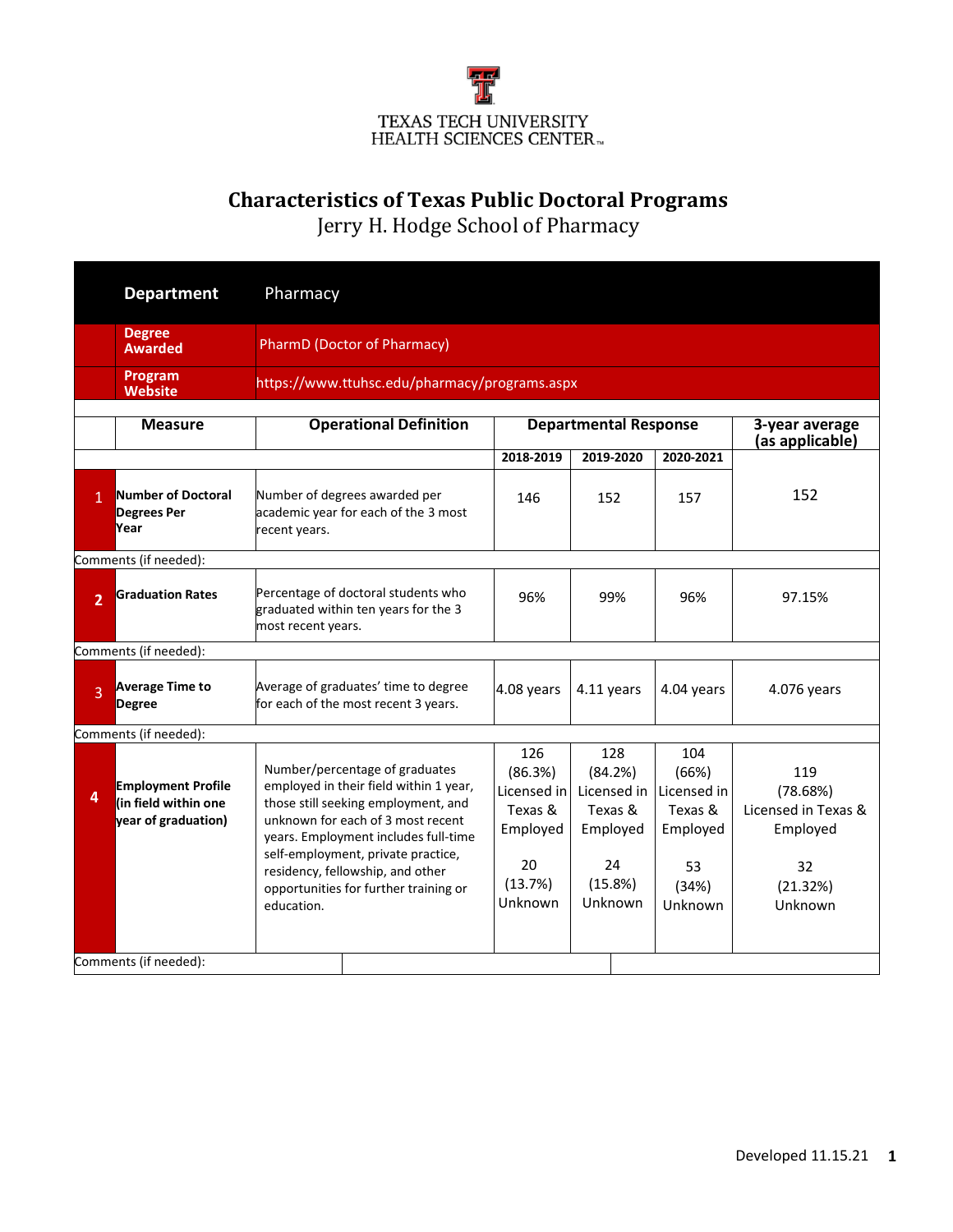|                                                                                                                                                                                                                                                                                                                                                                                                                                                                                                   | <b>Measure</b>                                                                                                                                                                                                                                                                                                                                                                                                                                                                                 |                                                                                                                                                                                                                                                                                                                                                                                                                                                                                                                                                                                                                                                                                                                                                                                                                                                                                                                                                                                                                                                                                                                                                                                                                                                                                                                                                                                                                                                                                                                                                                                                                                                                                                                                        | <b>Operational Definition</b>                                                                                                                                                                                                |                    | <b>Departmental Response</b>         |           |              | 3-year average<br>(as applicable) |
|---------------------------------------------------------------------------------------------------------------------------------------------------------------------------------------------------------------------------------------------------------------------------------------------------------------------------------------------------------------------------------------------------------------------------------------------------------------------------------------------------|------------------------------------------------------------------------------------------------------------------------------------------------------------------------------------------------------------------------------------------------------------------------------------------------------------------------------------------------------------------------------------------------------------------------------------------------------------------------------------------------|----------------------------------------------------------------------------------------------------------------------------------------------------------------------------------------------------------------------------------------------------------------------------------------------------------------------------------------------------------------------------------------------------------------------------------------------------------------------------------------------------------------------------------------------------------------------------------------------------------------------------------------------------------------------------------------------------------------------------------------------------------------------------------------------------------------------------------------------------------------------------------------------------------------------------------------------------------------------------------------------------------------------------------------------------------------------------------------------------------------------------------------------------------------------------------------------------------------------------------------------------------------------------------------------------------------------------------------------------------------------------------------------------------------------------------------------------------------------------------------------------------------------------------------------------------------------------------------------------------------------------------------------------------------------------------------------------------------------------------------|------------------------------------------------------------------------------------------------------------------------------------------------------------------------------------------------------------------------------|--------------------|--------------------------------------|-----------|--------------|-----------------------------------|
|                                                                                                                                                                                                                                                                                                                                                                                                                                                                                                   |                                                                                                                                                                                                                                                                                                                                                                                                                                                                                                |                                                                                                                                                                                                                                                                                                                                                                                                                                                                                                                                                                                                                                                                                                                                                                                                                                                                                                                                                                                                                                                                                                                                                                                                                                                                                                                                                                                                                                                                                                                                                                                                                                                                                                                                        |                                                                                                                                                                                                                              |                    | 2018-2019                            | 2019-2020 | 2020-2021    |                                   |
| 5                                                                                                                                                                                                                                                                                                                                                                                                                                                                                                 | Description of admission factors:<br>All prerequisite courses must be completed with a grade of "C" or better. Note: Prerequisites and the<br>completion of the PCAT do not have to be completed prior to submitting and finalizing an application.<br>Admission<br>However, these must be completed prior to matriculation. A bachelor's degree is not required. The<br>Criteria<br>following admission documents must be submitted to the School of Pharmacy for students to be eligible for |                                                                                                                                                                                                                                                                                                                                                                                                                                                                                                                                                                                                                                                                                                                                                                                                                                                                                                                                                                                                                                                                                                                                                                                                                                                                                                                                                                                                                                                                                                                                                                                                                                                                                                                                        |                                                                                                                                                                                                                              |                    |                                      |           |              |                                   |
|                                                                                                                                                                                                                                                                                                                                                                                                                                                                                                   |                                                                                                                                                                                                                                                                                                                                                                                                                                                                                                | admissions:<br>1. Completed Online PharmCAS Application and online Supplemental Application<br>2. Pharmacy Experience Essay<br>3. Official Transcript(s) documenting the completed pre-pharmacy and general education requirements<br>with a grade of "C" or better sent directly to PharmCAS. Transcripts are required for all college courses<br>taken, regardless of grade or part of the pre-pharmacy requirement. Official transcript(s) documenting<br>prerequisites that are completed after the deadline date should be submitted immediately upon<br>completion of the course and received within two weeks after the end of the semester but no later than<br>July 31. Students who do not submit transcripts of all college courses taken are subject to disenrollment<br>when discovered at a later date.<br>4. A Supplemental Application Fee of \$100, nonrefundable. Applications will not be processed without this<br>fee. The fee is waived for employees of TTUHSC on at least a 9-month appointment, their spouses, and<br>dependent children under age 25.<br>5. Three Letters of Recommendation electronically submitted to PharmCAS (Letters from math or science<br>faculty, pharmacy supervisors, pharmacy peers, or other supervisors preferred. We will not accept letters<br>from family or friends.)<br>6. Pharmacy College Admissions Test (PCAT) scores or proof that the test will be taken prior to enrollment<br>in the school and preferably by the September test date<br>7. Completed and clear Criminal Background Screen<br>8. Immunizations and CPR Certification The pharmacy experience essay and the reference letters are used<br>to evaluate the overall qualifications of the candidate. |                                                                                                                                                                                                                              |                    |                                      |           |              |                                   |
|                                                                                                                                                                                                                                                                                                                                                                                                                                                                                                   | Comments (if needed):                                                                                                                                                                                                                                                                                                                                                                                                                                                                          |                                                                                                                                                                                                                                                                                                                                                                                                                                                                                                                                                                                                                                                                                                                                                                                                                                                                                                                                                                                                                                                                                                                                                                                                                                                                                                                                                                                                                                                                                                                                                                                                                                                                                                                                        |                                                                                                                                                                                                                              |                    |                                      |           |              |                                   |
| 6                                                                                                                                                                                                                                                                                                                                                                                                                                                                                                 | Number of<br><b>Core Faculty</b>                                                                                                                                                                                                                                                                                                                                                                                                                                                               |                                                                                                                                                                                                                                                                                                                                                                                                                                                                                                                                                                                                                                                                                                                                                                                                                                                                                                                                                                                                                                                                                                                                                                                                                                                                                                                                                                                                                                                                                                                                                                                                                                                                                                                                        | Number of core faculty in each of the 3<br>most recent years (credentialed<br>individuals integral to the doctoral<br>program, such as those who teach<br>courses, mentor students, or serve on<br>dissertation committees). |                    | 111                                  | 120       | 104          | 112                               |
|                                                                                                                                                                                                                                                                                                                                                                                                                                                                                                   | Comments (if needed):                                                                                                                                                                                                                                                                                                                                                                                                                                                                          |                                                                                                                                                                                                                                                                                                                                                                                                                                                                                                                                                                                                                                                                                                                                                                                                                                                                                                                                                                                                                                                                                                                                                                                                                                                                                                                                                                                                                                                                                                                                                                                                                                                                                                                                        |                                                                                                                                                                                                                              |                    |                                      |           |              |                                   |
| Average number of discipline-related<br>refereed papers/ publications, juried<br>creative/performance accomplishments,<br>notices of discoveries filed/patents issued<br>per core faculty member for each of 3 most<br>recent years. If figures include duplicate<br><b>Core Faculty</b><br>entries for co-authored publications,<br><b>Activities</b><br>indicate duplicate entries in a note.<br>Additional noteworthy faculty<br>activities/awards may<br>be explained in an attached comment. |                                                                                                                                                                                                                                                                                                                                                                                                                                                                                                |                                                                                                                                                                                                                                                                                                                                                                                                                                                                                                                                                                                                                                                                                                                                                                                                                                                                                                                                                                                                                                                                                                                                                                                                                                                                                                                                                                                                                                                                                                                                                                                                                                                                                                                                        | $89/111 =$<br>.80                                                                                                                                                                                                            | $113/120 =$<br>.94 | $105/104 =$<br>1.01                  | .91       |              |                                   |
|                                                                                                                                                                                                                                                                                                                                                                                                                                                                                                   | Comments (if needed):                                                                                                                                                                                                                                                                                                                                                                                                                                                                          |                                                                                                                                                                                                                                                                                                                                                                                                                                                                                                                                                                                                                                                                                                                                                                                                                                                                                                                                                                                                                                                                                                                                                                                                                                                                                                                                                                                                                                                                                                                                                                                                                                                                                                                                        | 2018-2019 Awards                                                                                                                                                                                                             |                    | 2019-2020 Awards                     |           |              | 2020-2021 Awards                  |
| Akunna,<br>Adebola                                                                                                                                                                                                                                                                                                                                                                                                                                                                                |                                                                                                                                                                                                                                                                                                                                                                                                                                                                                                |                                                                                                                                                                                                                                                                                                                                                                                                                                                                                                                                                                                                                                                                                                                                                                                                                                                                                                                                                                                                                                                                                                                                                                                                                                                                                                                                                                                                                                                                                                                                                                                                                                                                                                                                        | Dallas Preceptor of The Year                                                                                                                                                                                                 | Srivastava, Sanjay | <b>Outstanding Graduate</b>          |           | Basse, Ranee | P4 Preceptor of the Year          |
| Askins-Bailey,<br>Trista                                                                                                                                                                                                                                                                                                                                                                                                                                                                          |                                                                                                                                                                                                                                                                                                                                                                                                                                                                                                |                                                                                                                                                                                                                                                                                                                                                                                                                                                                                                                                                                                                                                                                                                                                                                                                                                                                                                                                                                                                                                                                                                                                                                                                                                                                                                                                                                                                                                                                                                                                                                                                                                                                                                                                        | Outstanding Teacher of the Year for<br>Precepting (TTUHSC Student Senate)                                                                                                                                                    |                    | Mentor of the Year (IBGSA<br>& GSBS) |           |              |                                   |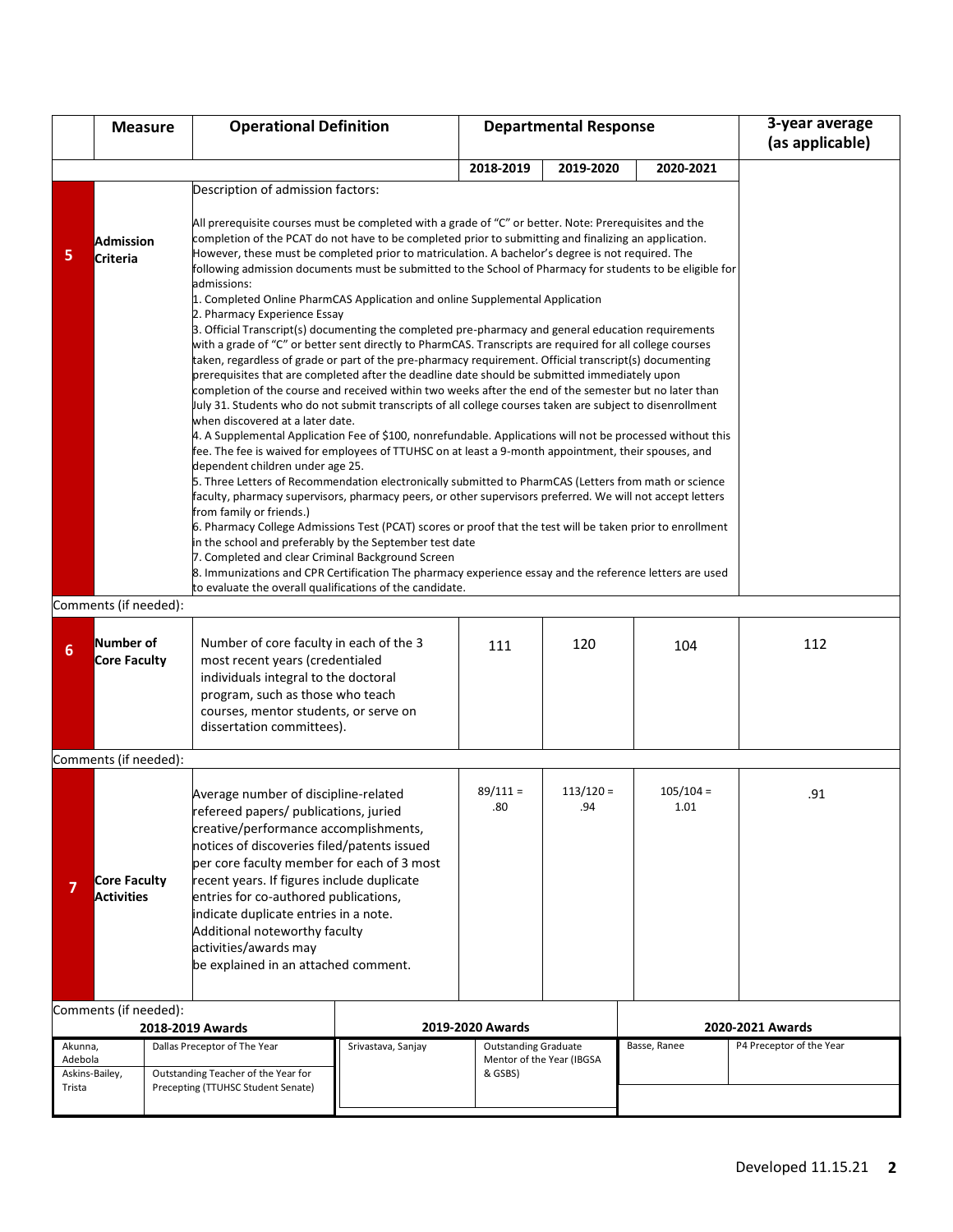| Askins-Bailey,<br>Trista    | Preceptor of the Year                                                                        | Al-Ahmad, Abe            | P2 Teaching Team Award                                                  | Campbell, Levi               | Amarillo Faculty Preceptor of the<br>Year                                                  |
|-----------------------------|----------------------------------------------------------------------------------------------|--------------------------|-------------------------------------------------------------------------|------------------------------|--------------------------------------------------------------------------------------------|
| Bainum, Taryn               | Karamyan, Vardan<br>Amarillo Preceptor of the Year Award<br>Award (Physiology-Based          |                          | Teaching Team of the Year                                               |                              |                                                                                            |
| Bainum, Taryn               | P2 Teaching Team of the Year                                                                 |                          | Pharmacology Team)                                                      | Irons, Brian                 | Lubbock Preceptor of the Year<br>Award                                                     |
| Bainum, Taryn               | Publication of the Year<br>(Pharmacy Practice Department)                                    | Koganti, Sivaramakrishna | <b>Outstanding Didactic</b><br>Faculty of the Year (Student             | Jaramillo-Stametz,<br>Jeanie | Outstanding Contribution to<br><b>Federal Service (Drug</b><br>Enforcement Administration) |
| Bainum, Taryn               | Texas Society of Health System<br>Pharmacists Professional Service Award                     |                          | Government Assn.)                                                       | MacLaughlin, Eric            | P2 Teaching Team of the Year                                                               |
| Basse, Ranee                | P4 Preceptor of the Year                                                                     | Koganti, Sivaramakrishna | P1 Teaching Team of the<br>Year (Pharmacy                               |                              | Award                                                                                      |
| Blaszczyk, Amie             | Teaching Team of the Year                                                                    |                          | Formulations and<br>Compounding)                                        | MacLaughlin, Eric            | President's Award for<br>Interprofessional Teamwork for                                    |
| Blaszczyk, Amie             | Armon Neel Senior Care Pharmacist<br>Award                                                   | Basse, Ranee             | P4 Preceptor of the Year<br>Award                                       |                              | Project: Viral Transport Media<br>Production                                               |
| Chastain, Lisa              | President's Excellence in Team Teaching                                                      | Blaszczyk, Amie          | Outstanding Teacher of the                                              |                              |                                                                                            |
| Clifford, Kalin             | Texas Society of Health System<br>Pharmacists Faculty Advisor Recognition                    |                          | Year (Student Government<br>Assn.)                                      |                              |                                                                                            |
| Covington, Les              | TTUHSC School of Medicine Amarillo<br>Regional Dean's Clinical Faculty Service               | Blaszczyk, Amie          | Teaching Team of the Year                                               |                              |                                                                                            |
| Das, Hiranmoy               | Award<br>Keynote Speaker, Second International<br>Conference on Clinical Trial and           | Clifford, Kalin          | <b>ASHP Faculty Advisor</b><br>Recognition                              |                              |                                                                                            |
|                             | Innovative Therapeutics (South Africa)                                                       | Cox, Craig               | Most Influential Professor<br>(Class of 2020)                           |                              |                                                                                            |
| Edwards, Krystal            | One Team Award                                                                               | Frost, Jill              | President's Award for                                                   |                              |                                                                                            |
| Edwards, Krystal            | <b>Excellence in Patient Care</b><br>(North Texas Specialty Providers)                       |                          | Interprofessional<br>Teamwork                                           |                              |                                                                                            |
| Edwards, Krystal            | President's Outstanding Teaching Team<br>Award                                               | Frost, Jill              | <b>Texans Caring for Texans</b><br>Award                                |                              |                                                                                            |
| Fox, Becky                  | President's Award for Excellence in<br>Interprofessional Teamwork                            | Haase, Mark              | P2 Teaching Team of the<br>Year                                         |                              |                                                                                            |
| Haase, Krystal              | P2 Teaching Team of the Year Award<br>(Infectious Diseases Pharmacotherapy)                  | Hall II, Ronald          | One Team Fellows Program                                                |                              |                                                                                            |
| Haase, Krystal              | Publication of the Year (Department of<br><b>Pharmacy Practice)</b>                          | Higbea, Ashley           | Top Provider Award (VA<br>North Texas Health Care                       |                              |                                                                                            |
| Higbea, Ashley              | Top Provider Award (VA North<br>Texas Health Care System)                                    | Klein, Mary              | System)<br>Beyond Service Leave                                         |                              |                                                                                            |
| Higbea, Ashley              | President's Excellence in Teaching<br><b>Team Award</b>                                      | Krueger, Chelsea         | Award<br><b>Experiential Preceptor of</b>                               |                              |                                                                                            |
| Irons, Brian                | Lubbock Preceptor of the Year                                                                |                          | the Year Award                                                          |                              |                                                                                            |
| Irons, Brian                | President's Excellence in Teaching<br>Team Award                                             | Lee, Young               | Service Excellence Leave<br>Award                                       |                              |                                                                                            |
| Karamyan,<br>Vardan         | Teaching Team of the Year Award<br>(Physiology-Based Pharmacology Team)                      | MacLaughlin, Eric        | <b>Texans Caring for Texans</b><br><b>Public Service Award</b>          |                              |                                                                                            |
| Klein, Mary                 | President's Award for Interprofessional<br>Teamwork                                          | Mathys, Monica           | P3 Teaching Team of the<br>Year                                         |                              |                                                                                            |
| Koganti,                    | Teaching Team of the Year (Pharmacy                                                          | Notturno-Strong, Deb     | P2 Professor of the Year                                                |                              |                                                                                            |
| Sivaramakrishna             | Formulations and Compounding)                                                                | Parker, Thomas           | Precepter of the Year                                                   |                              |                                                                                            |
| Koganti,<br>Sivaramakrishna | Outstanding Didactic School of<br>Pharmacy Faculty of the Year<br>(Student Government Assn.) | Selby, Ashley            | Pharmacy Practice Non-<br>Tenure Track Publication of<br>the Year Award |                              |                                                                                            |
| Krueger,<br>Chelsea         | Alan I. Fields Award (Society of Critical<br>Care Medicine)                                  | Selby, Chris             | P3 Teacher of the Year                                                  |                              |                                                                                            |
| Krueger,<br>Chelsea         | Best Abstract Award (Society of Critical<br>Care Medicine)                                   |                          |                                                                         |                              |                                                                                            |
| Lee, Young                  | P2 Teaching Team of the Year                                                                 |                          |                                                                         |                              |                                                                                            |
| Lowe, Devin                 | Faculty of the Month (TTUHSC Phi<br>Delta Chi)                                               |                          |                                                                         |                              |                                                                                            |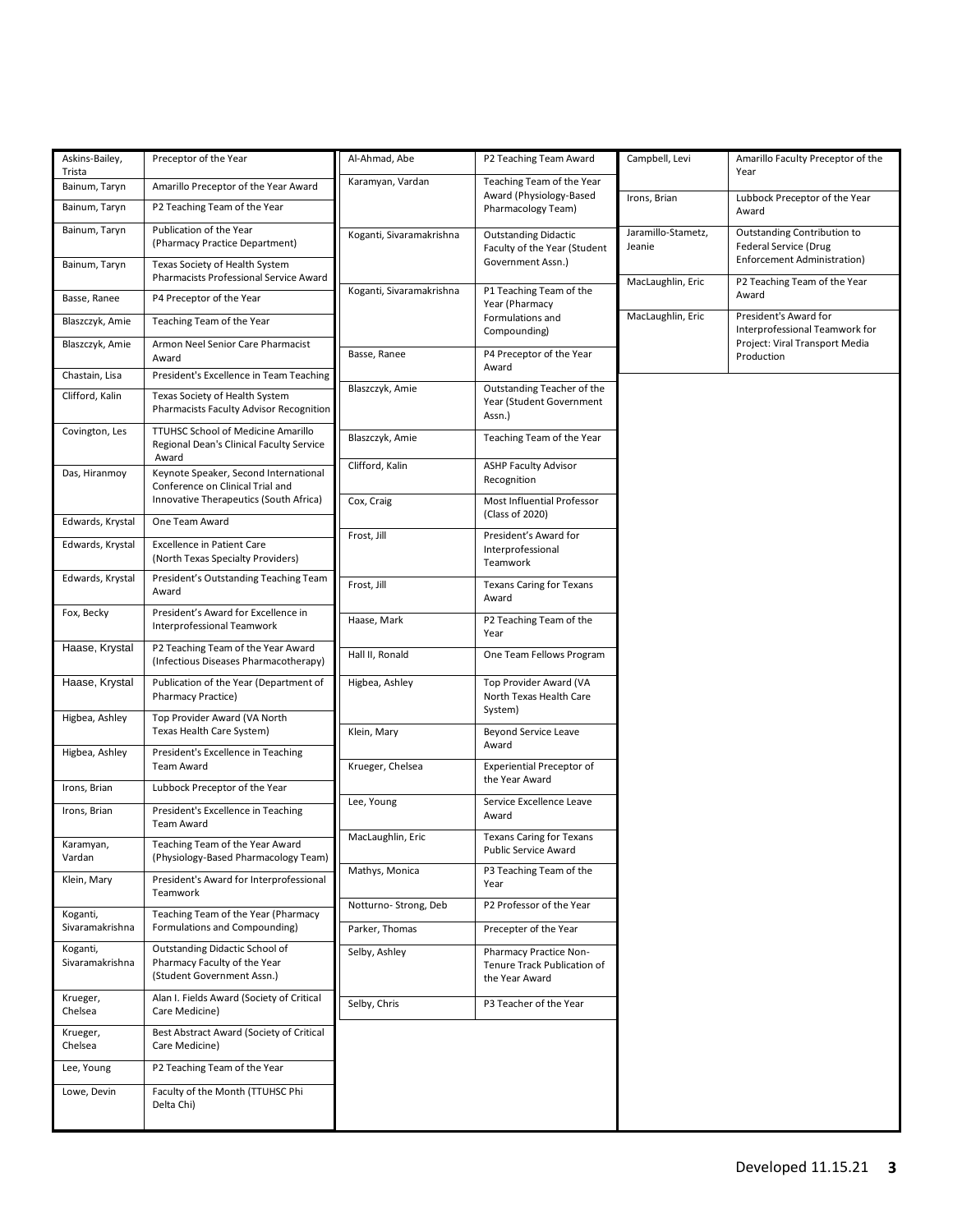| MacLaughlin,<br>Eric<br>Mathys, Monica                |              | Achievement Award (American College<br>of Clinical Pharmacy Ambulatory Care<br>Practice and Research Network)<br>P3 Teaching Team of the Year                                                                                                         |                                                                                                                                                                                    |                                                                                                                                                                                                             |                                                                                                                                                                                                |                                                                                                                                                                                                  |
|-------------------------------------------------------|--------------|-------------------------------------------------------------------------------------------------------------------------------------------------------------------------------------------------------------------------------------------------------|------------------------------------------------------------------------------------------------------------------------------------------------------------------------------------|-------------------------------------------------------------------------------------------------------------------------------------------------------------------------------------------------------------|------------------------------------------------------------------------------------------------------------------------------------------------------------------------------------------------|--------------------------------------------------------------------------------------------------------------------------------------------------------------------------------------------------|
| Mathys, Monica                                        |              | Top 3 Clinical Pharmacy Specialists<br>(VA North Texas Healthcare System)                                                                                                                                                                             |                                                                                                                                                                                    |                                                                                                                                                                                                             |                                                                                                                                                                                                |                                                                                                                                                                                                  |
| Pass, Steven<br>P3 Teacher of the Year                |              |                                                                                                                                                                                                                                                       |                                                                                                                                                                                    |                                                                                                                                                                                                             |                                                                                                                                                                                                |                                                                                                                                                                                                  |
| Payne, Kenna                                          |              | Amarillo Preceptor of the Year Award                                                                                                                                                                                                                  |                                                                                                                                                                                    |                                                                                                                                                                                                             |                                                                                                                                                                                                |                                                                                                                                                                                                  |
| Seifert, Chuck                                        | Poster Award | Research Days Outstanding Resident                                                                                                                                                                                                                    |                                                                                                                                                                                    |                                                                                                                                                                                                             |                                                                                                                                                                                                |                                                                                                                                                                                                  |
| Selby, Chris                                          |              | P3 Teacher of the Year                                                                                                                                                                                                                                |                                                                                                                                                                                    |                                                                                                                                                                                                             |                                                                                                                                                                                                |                                                                                                                                                                                                  |
| Sleeper Irons,<br>Rebecca                             |              | Lubbock Preceptor of the Year Award                                                                                                                                                                                                                   |                                                                                                                                                                                    |                                                                                                                                                                                                             |                                                                                                                                                                                                |                                                                                                                                                                                                  |
| Sleeper Irons,<br>Rebecca<br>Student Senate)          |              | Outstanding Teacher by Student<br><b>Government Association (TTUHSC</b>                                                                                                                                                                               |                                                                                                                                                                                    |                                                                                                                                                                                                             |                                                                                                                                                                                                |                                                                                                                                                                                                  |
| Srivastava,<br>Sanjay                                 | Professor    | James A. 'Buddy' Davidson Endowed                                                                                                                                                                                                                     |                                                                                                                                                                                    |                                                                                                                                                                                                             |                                                                                                                                                                                                |                                                                                                                                                                                                  |
| Srivastava,<br>Sanjay                                 | Inventors    | Inducted in the National Academy of                                                                                                                                                                                                                   |                                                                                                                                                                                    |                                                                                                                                                                                                             |                                                                                                                                                                                                |                                                                                                                                                                                                  |
| Stoll, James                                          |              | P3 Teaching Team of the Year                                                                                                                                                                                                                          |                                                                                                                                                                                    |                                                                                                                                                                                                             |                                                                                                                                                                                                |                                                                                                                                                                                                  |
| <b>Core Faculty</b><br>8<br><b>External</b><br>Grants |              | Number of core faculty receiving external<br>funds, average external grant \$ per core<br>faculty member, and total external grant \$<br>per program per academic year. Includes<br>research grants, training grants, gifts from<br>foundations, etc. | Number of core<br>faculty receiving<br>external funds:<br>19<br>Avg external<br>grant \$ per core<br>faculty receiving<br>external funds:<br>\$125,445.84<br><b>Total External</b> | Number of core<br>faculty receiving<br>external funds:<br>16<br>Avg external<br>grant \$ per core<br>faculty receiving<br>external funds:<br>\$200,355.74<br><b>Total External</b><br>grant $\frac{1}{2}$ : | Number of core<br>faculty receiving<br>external funds:<br>8<br>Avg external grant \$<br>per core faculty<br>receiving external<br>funds:<br>\$570,367.70<br><b>Total External</b><br>grant \$: | Avg number of core faculty<br>receiving external funds: 14<br>Avg external grant \$ per core<br>faculty receiving external<br>funds:<br>\$241,716.77<br>Avg External grant \$:<br>\$3,384,034.81 |
|                                                       |              |                                                                                                                                                                                                                                                       | $grant$ \$:<br>\$2,383,471.03                                                                                                                                                      | \$3,205,691.80                                                                                                                                                                                              | \$4,562,941.60                                                                                                                                                                                 |                                                                                                                                                                                                  |
| Comments (if needed):                                 |              |                                                                                                                                                                                                                                                       |                                                                                                                                                                                    |                                                                                                                                                                                                             |                                                                                                                                                                                                |                                                                                                                                                                                                  |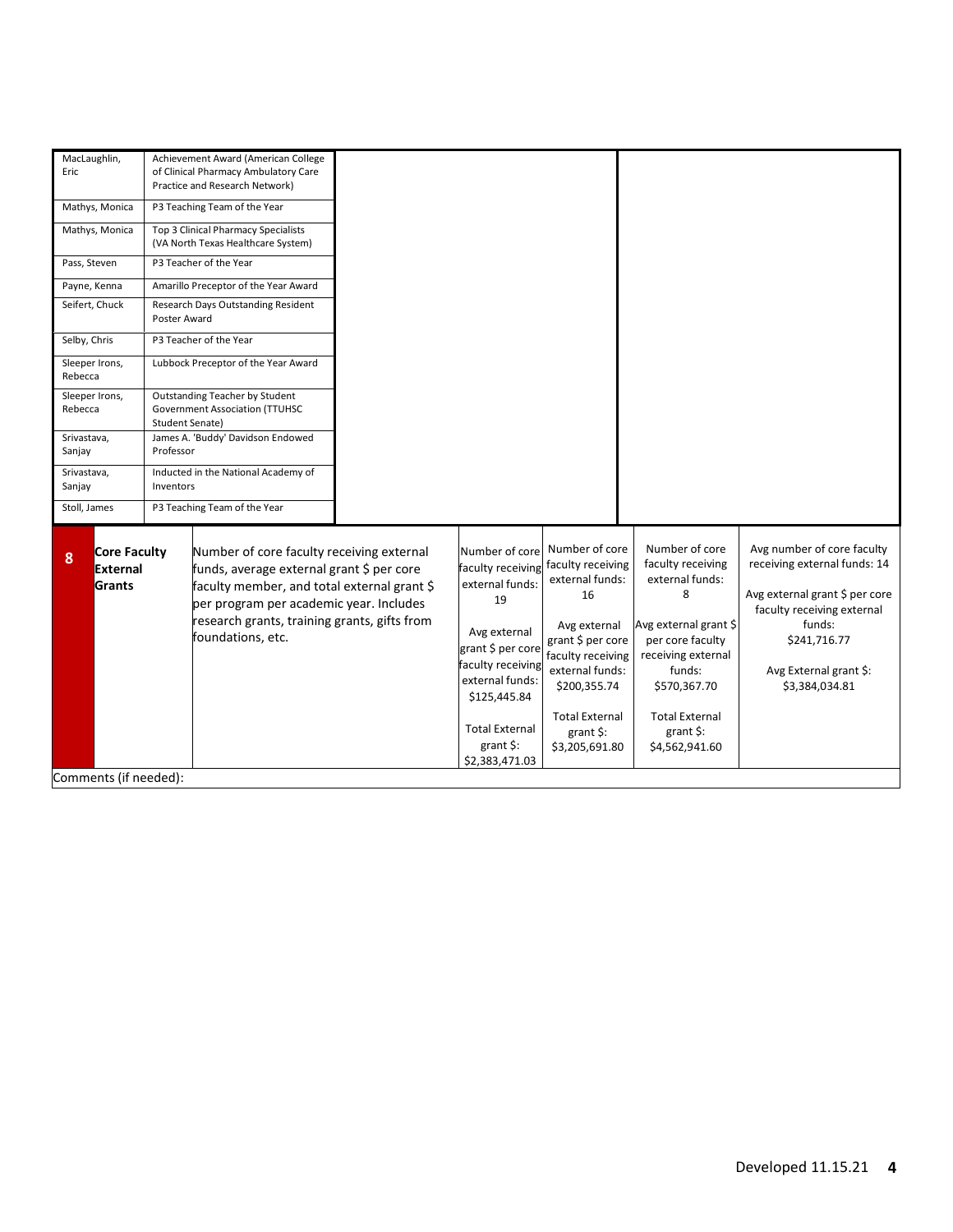|                | <b>Measure</b>                              | <b>Operational Definition</b>                                                                                                                                                                                                                                                                                                                                                                                                                                 |                                                                                                                                | <b>Departmental Response</b>                                                                                                                                                                                                                                                                |                                                                                                                                                                                                                                                                                         |                                                                                                                                                                                                                                                                                                       | 3-year average<br>(as applicable)                                                                                                                                                                                                                   |
|----------------|---------------------------------------------|---------------------------------------------------------------------------------------------------------------------------------------------------------------------------------------------------------------------------------------------------------------------------------------------------------------------------------------------------------------------------------------------------------------------------------------------------------------|--------------------------------------------------------------------------------------------------------------------------------|---------------------------------------------------------------------------------------------------------------------------------------------------------------------------------------------------------------------------------------------------------------------------------------------|-----------------------------------------------------------------------------------------------------------------------------------------------------------------------------------------------------------------------------------------------------------------------------------------|-------------------------------------------------------------------------------------------------------------------------------------------------------------------------------------------------------------------------------------------------------------------------------------------------------|-----------------------------------------------------------------------------------------------------------------------------------------------------------------------------------------------------------------------------------------------------|
|                |                                             |                                                                                                                                                                                                                                                                                                                                                                                                                                                               |                                                                                                                                | 2018-2019                                                                                                                                                                                                                                                                                   | 2019-2020                                                                                                                                                                                                                                                                               | 2020-2021                                                                                                                                                                                                                                                                                             |                                                                                                                                                                                                                                                     |
| $\overline{9}$ | Faculty<br><b>Diversity</b>                 | Number of core faculty by gender &<br>ethnicity (White, Hispanic, Black, or<br>African American, Asian, American<br>Indian or Alaskan Native,<br>International, Unknown or not<br>reported, Native Hawaiian or Other<br>Pacific Islander) for each of the 3<br>most recent years.                                                                                                                                                                             |                                                                                                                                | Male (51)<br>Female (60)<br><b>White (84)</b><br>Hispanic (3)<br><b>Black or African</b><br>American (4)<br>Asian (20)                                                                                                                                                                      | Male (58)<br>Female (62)<br><b>White (84)</b><br>Hispanic (4)<br>Black (8)<br>Asian (24)                                                                                                                                                                                                | Male (47)<br>Female (57)<br><b>White (78)</b><br>Hispanic (5)<br>Black or<br>African<br>American (4)<br>Asian (17)                                                                                                                                                                                    | Male (52)<br>Female (60)<br><b>White (82)</b><br>Hispanic (4)<br>Black (5)<br>Asian (20)                                                                                                                                                            |
|                | Comments (if needed):                       |                                                                                                                                                                                                                                                                                                                                                                                                                                                               |                                                                                                                                |                                                                                                                                                                                                                                                                                             |                                                                                                                                                                                                                                                                                         |                                                                                                                                                                                                                                                                                                       |                                                                                                                                                                                                                                                     |
|                |                                             | Fall semester headcount by gender,<br>ethnicity (White, Hispanic, Black, or                                                                                                                                                                                                                                                                                                                                                                                   | Gender                                                                                                                         | M (257)<br>F (362)                                                                                                                                                                                                                                                                          | M (240)<br>F (380)                                                                                                                                                                                                                                                                      | M (218)<br>F (347)                                                                                                                                                                                                                                                                                    | M (238)<br>F(363)                                                                                                                                                                                                                                   |
| <b>10</b>      | <b>Student</b><br><b>Diversity</b>          | African American, Asian, American<br>Indian, or Alaskan Native,<br>International, Unknown, or not<br>reported, Native Hawaiian or Other<br>Pacific Islander) and residency status<br>(Texas resident, out-of-state non-<br>resident, and international non-<br>resident) in the program for each of<br>the 3 most recent years.<br>International non-resident students<br>should include all students paying<br>resident tuition rates because of<br>waivers. | Ethnicity                                                                                                                      | White (214),<br>Hispanic (34)<br><b>Black or</b><br>African<br>American<br>$(46)$ , Asian<br>$(229)$ ,<br>American<br>Indian or<br>Alaskan<br>Native (1),<br>International<br>$(10)$ ,<br>Unknown or<br>not reported<br>(21), Native<br>Hawaiian or<br><b>Other Pacific</b><br>Islander (1) | White (217),<br>Hispanic (53),<br><b>Black or</b><br>African<br>American (63),<br>Asian (210),<br>American<br>Indian or<br>Alaskan Native<br>(1),<br>International<br>(25), Unknown<br>or not<br>reported (13),<br><b>Native</b><br>Hawaiian or<br><b>Other Pacific</b><br>Islander (1) | White<br>$(188)$ ,<br>Hispanic<br>$(53)$ ,<br>Black or<br>African<br>American<br>$(72)$ ,<br>Asian<br>(198)<br>American<br>Indian or<br>Alaskan<br>Native<br>(1),<br>Internatio<br>nal (11),<br>Unknown<br>or not<br>reported<br>(7),<br>Native<br>Hawaiian<br>or Other<br>Pacific<br>Islander<br>(1) | White (206)<br>Hispanic (46)<br><b>Black or African</b><br>American (60)<br>Asian (212)<br>American Indian or<br>Alaskan Native (1)<br>International (15)<br>Unknown or not<br>reported (13)<br>Native Hawaiian or<br>Other Pacific Islander<br>(1) |
|                |                                             |                                                                                                                                                                                                                                                                                                                                                                                                                                                               | Resident<br><b>Status</b>                                                                                                      | Resident<br>(613)<br>Nonresident<br>(10)                                                                                                                                                                                                                                                    | Resident (595)<br>Nonresident<br>(25)                                                                                                                                                                                                                                                   | Resident<br>(554)<br>Nonresident<br>(11)                                                                                                                                                                                                                                                              | Resident (587)<br>Nonresident (15)                                                                                                                                                                                                                  |
|                | Comments (if needed):                       |                                                                                                                                                                                                                                                                                                                                                                                                                                                               |                                                                                                                                |                                                                                                                                                                                                                                                                                             |                                                                                                                                                                                                                                                                                         |                                                                                                                                                                                                                                                                                                       |                                                                                                                                                                                                                                                     |
| 11             | <b>External</b><br>Program<br>Accreditation | Name of body and date of last program<br>accreditation review.                                                                                                                                                                                                                                                                                                                                                                                                | <b>Accreditation Council for Pharmacy Education</b><br>The last program accreditation review by ACPE was November 11-15, 2019. |                                                                                                                                                                                                                                                                                             |                                                                                                                                                                                                                                                                                         |                                                                                                                                                                                                                                                                                                       |                                                                                                                                                                                                                                                     |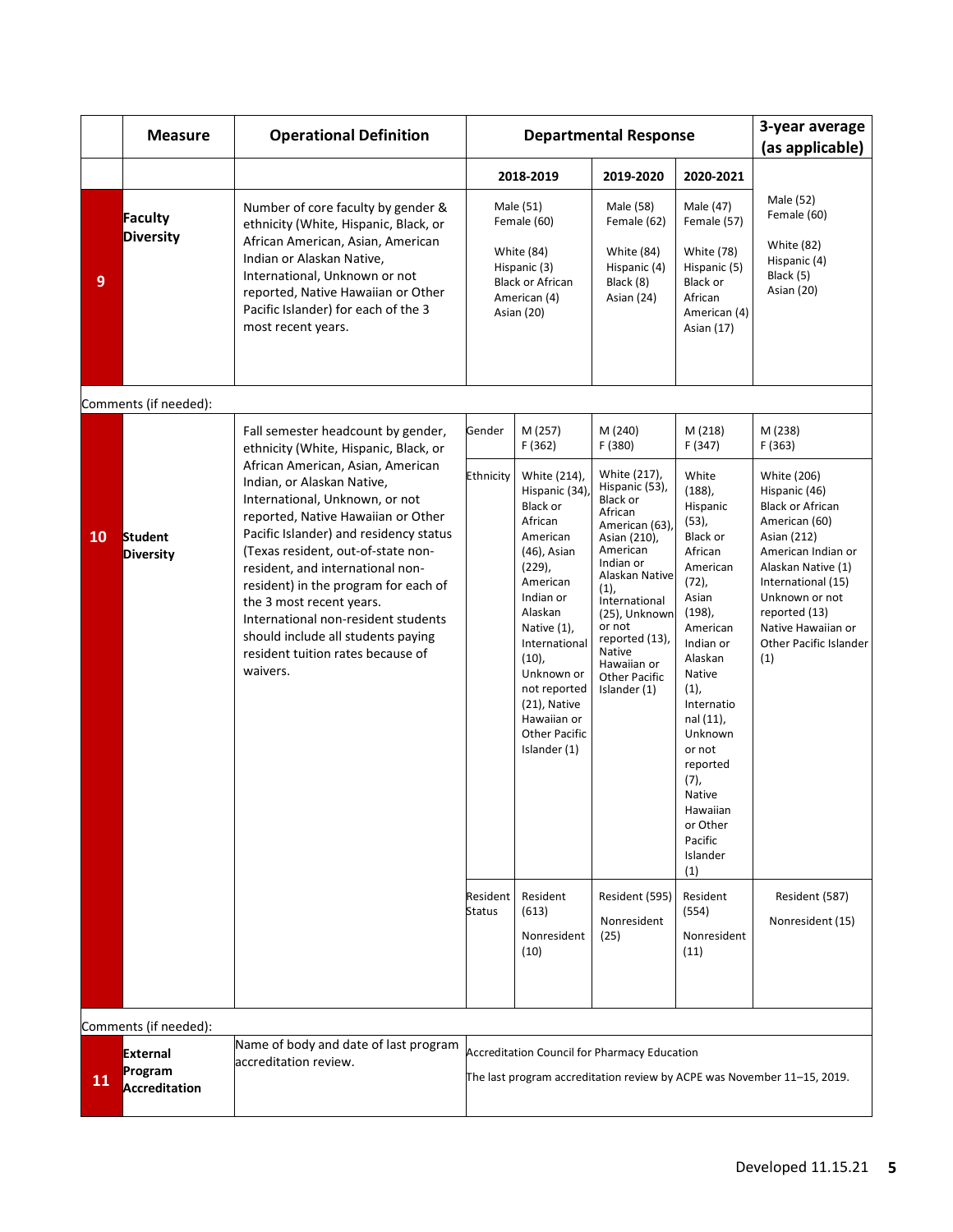|                   | Comments (if needed):                                                                                                                                                  |                                                                                                                                                 |                   |                   |                   |                   |  |  |
|-------------------|------------------------------------------------------------------------------------------------------------------------------------------------------------------------|-------------------------------------------------------------------------------------------------------------------------------------------------|-------------------|-------------------|-------------------|-------------------|--|--|
| $12 \overline{ }$ | <b>Student to Core</b><br><b>Faculty Ratio</b>                                                                                                                         | Number of full-time student<br>equivalents divided by the number of<br>full-time equivalents of core faculty<br>for each of 3 most recent years | 623/111<br>5.61:1 | 620/120<br>5.17:1 | 565/104<br>5.43:1 | 603/112<br>5.38:1 |  |  |
|                   | Comments (if needed):                                                                                                                                                  |                                                                                                                                                 |                   |                   |                   |                   |  |  |
| 13                | Date of Last<br>Date of last formal external review.<br>The last program accreditation review by ACPE was<br><b>External</b><br>November 11-15, 2019.<br><b>Review</b> |                                                                                                                                                 |                   |                   |                   |                   |  |  |
|                   | Comments (if needed):                                                                                                                                                  |                                                                                                                                                 |                   |                   |                   |                   |  |  |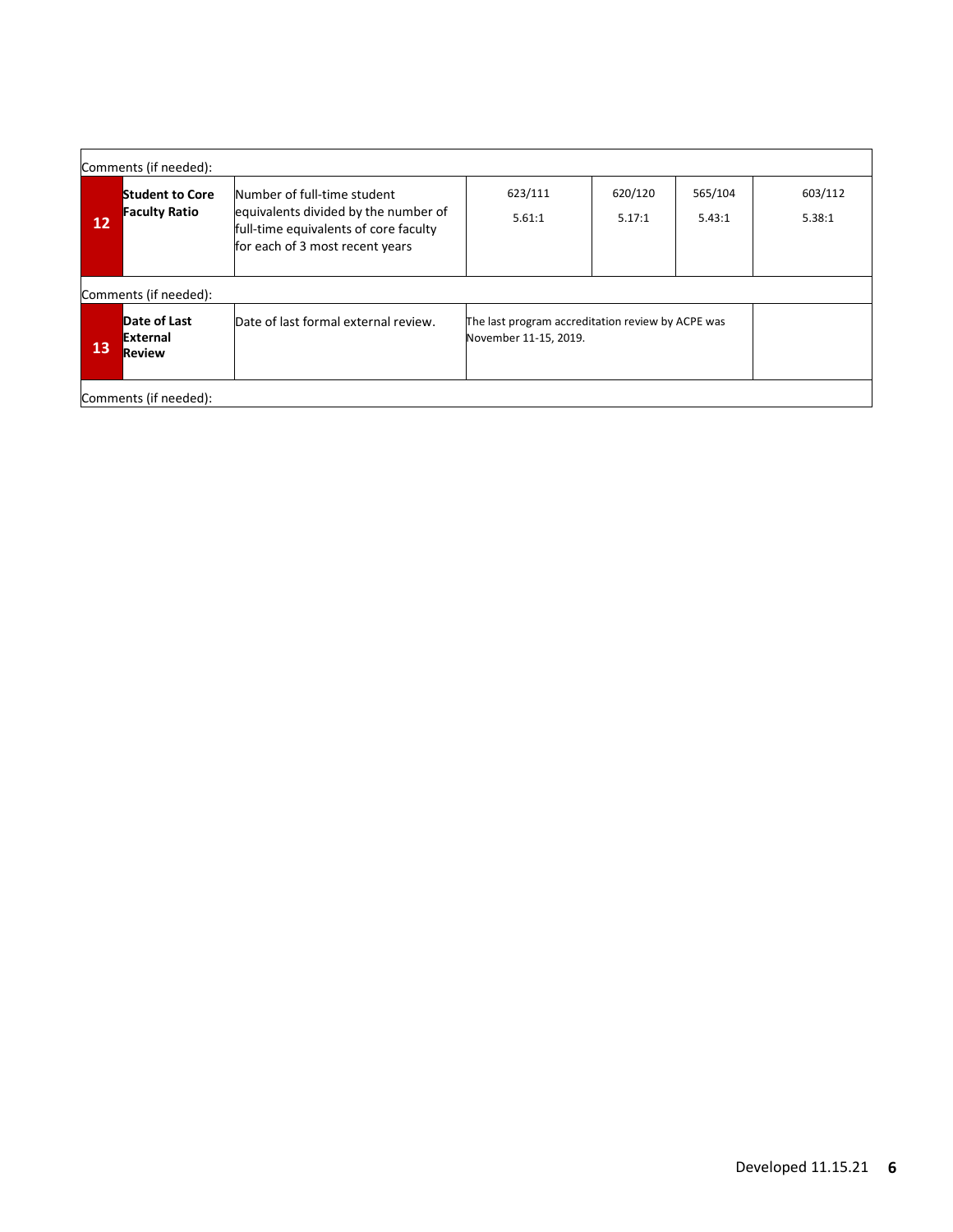|    | <b>Measure</b>                                                         | <b>Operational Definition</b>                                                                                                                                                                                                                                                                                                                                                | <b>Departmental Response</b> |           |           | 3-year average<br>(as applicable) |  |  |
|----|------------------------------------------------------------------------|------------------------------------------------------------------------------------------------------------------------------------------------------------------------------------------------------------------------------------------------------------------------------------------------------------------------------------------------------------------------------|------------------------------|-----------|-----------|-----------------------------------|--|--|
|    |                                                                        |                                                                                                                                                                                                                                                                                                                                                                              | 2018-2019                    | 2019-2020 | 2020-2021 |                                   |  |  |
| 14 | Percentage of<br><b>Full-Time Students</b>                             | Report the fall semester number<br>of full-time student equivalents<br>divided by the headcount<br>number of students enrolled for<br>each of the 3 most recent years.<br>Definition of "full-time student"<br>is 18 semester credit hours (SCH)<br>per year.                                                                                                                |                              |           |           |                                   |  |  |
|    |                                                                        | Comments (if needed): Not required for professional doctoral programs.                                                                                                                                                                                                                                                                                                       |                              |           |           |                                   |  |  |
| 15 | <b>Average Institutional</b><br><b>Financial Support</b><br>Provided   | For those receiving financial<br>support, report the average<br>annual monetary institutional<br>support provided per full-time<br>student from assistantships,<br>scholarships, stipends, grants,<br>and fellowships (does not<br>include tuition or benefits) for<br>each of the 3 most recent years.                                                                      |                              |           |           |                                   |  |  |
|    |                                                                        | Comments (if needed): Not required for professional doctoral programs.                                                                                                                                                                                                                                                                                                       |                              |           |           |                                   |  |  |
| 16 | <b>Percentage of Full-Time</b><br><b>Financial Support</b>             | Report the percentage of full-<br>time students with at least<br>Students with Institutional \$1,000 of annual support for<br>each of the 3 most recent years.                                                                                                                                                                                                               |                              |           |           |                                   |  |  |
|    |                                                                        | Comments (if needed): Not required for professional doctoral programs.                                                                                                                                                                                                                                                                                                       |                              |           |           |                                   |  |  |
| 17 | <b>Faculty Teaching Load</b>                                           | Report the total number of SCH<br>in organized teaching courses<br>taught per academic year by<br>core faculty divided by the<br>number of core faculty for each<br>of the 3 most recent years.<br>Organized classes include<br>lecture, laboratory, and seminar<br>courses.                                                                                                 |                              |           |           |                                   |  |  |
|    |                                                                        | Comments (if needed): Not required for professional doctoral programs.                                                                                                                                                                                                                                                                                                       |                              |           |           |                                   |  |  |
| 18 | Student                                                                | Report the number of discipline-<br>related refereed<br>papers/publications, juried<br>creative/performance<br>accomplishments, and external<br>presentations per year for each<br>Publications/Presentations of the 3 most recent years. If<br>figures include duplicate entries<br>for co-authored publications,<br>indicate the number of duplicate<br>entries in a note. |                              |           |           |                                   |  |  |
|    | Comments (if needed): Not required for professional doctoral programs. |                                                                                                                                                                                                                                                                                                                                                                              |                              |           |           |                                   |  |  |